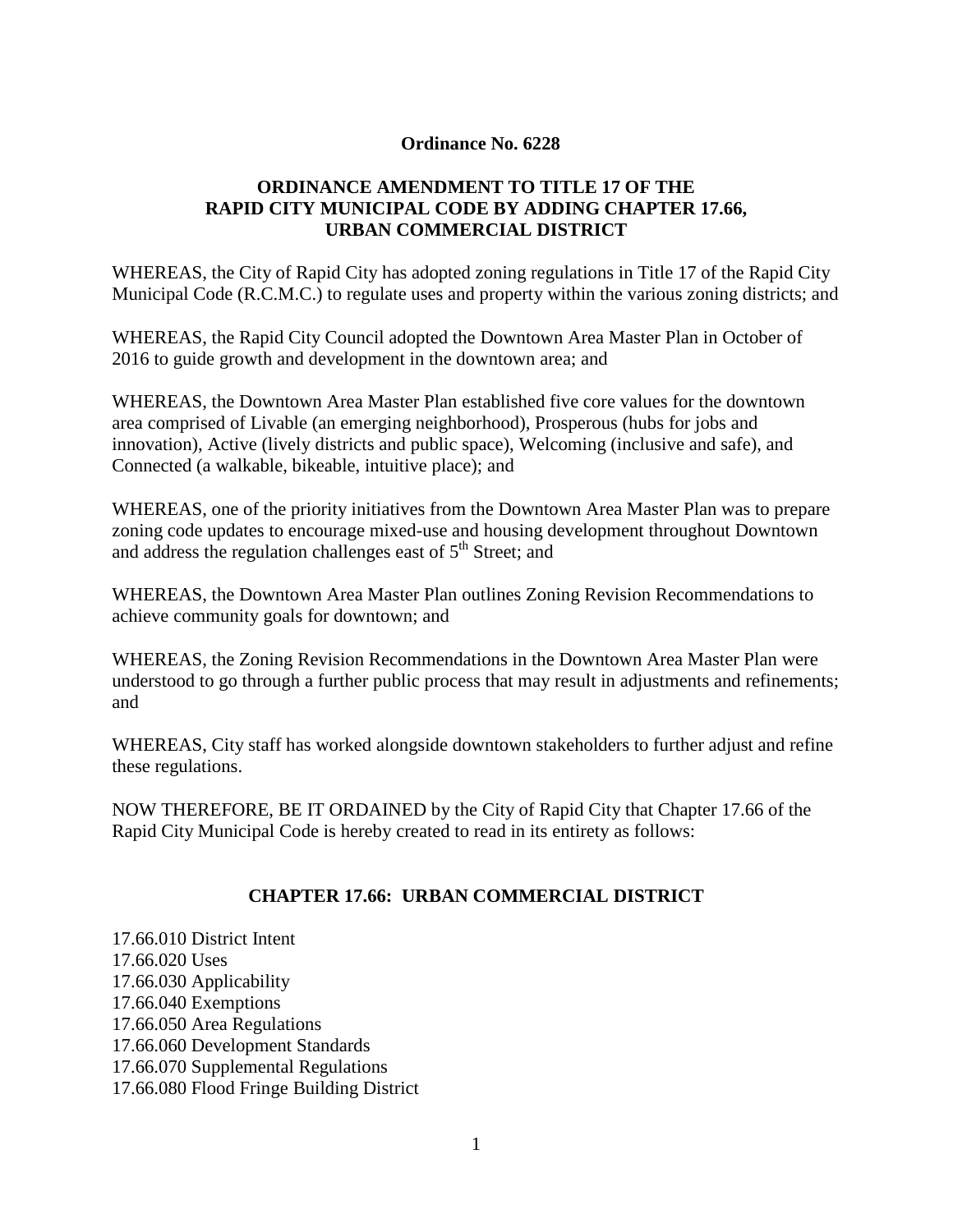### **17.66.010 District Intent.**

This mixed-use District is similar to the Central Business District in that it exists to encourage a live-work-play setting that is pedestrian friendly, accommodates multiple modes of transportation, and supports infill and redevelopment of Community and Regional Activity Centers as identified in the City's Comprehensive Plan and Downtown Area Master Plan. Automobile access, off street parking, and setbacks for development are minimized to support the objectives of this District.

#### **17.66.020 Uses**

Table 17.66.020 lists all permitted and conditional uses in the Urban Commercial District.

- A. "P" means the use is permitted in the District.
- B. "C" means the use is allowed as a Conditional Use in the District, in compliance with all applicable standards as identified in 17.54.030.
- C. "P/C" means the use is permitted if the listed criteria are met, and conditional if those criteria are not met.
- D. The Supplemental Regulations column shows where additional criteria found in Section 17.66.070 shall be met to address specific land uses, be they conditional or permitted. Where requirements are identified in other Chapters of the Municipal Code, the Section is listed.
- E. Uses and structures that are not permitted or conditional within this Chapter are prohibited.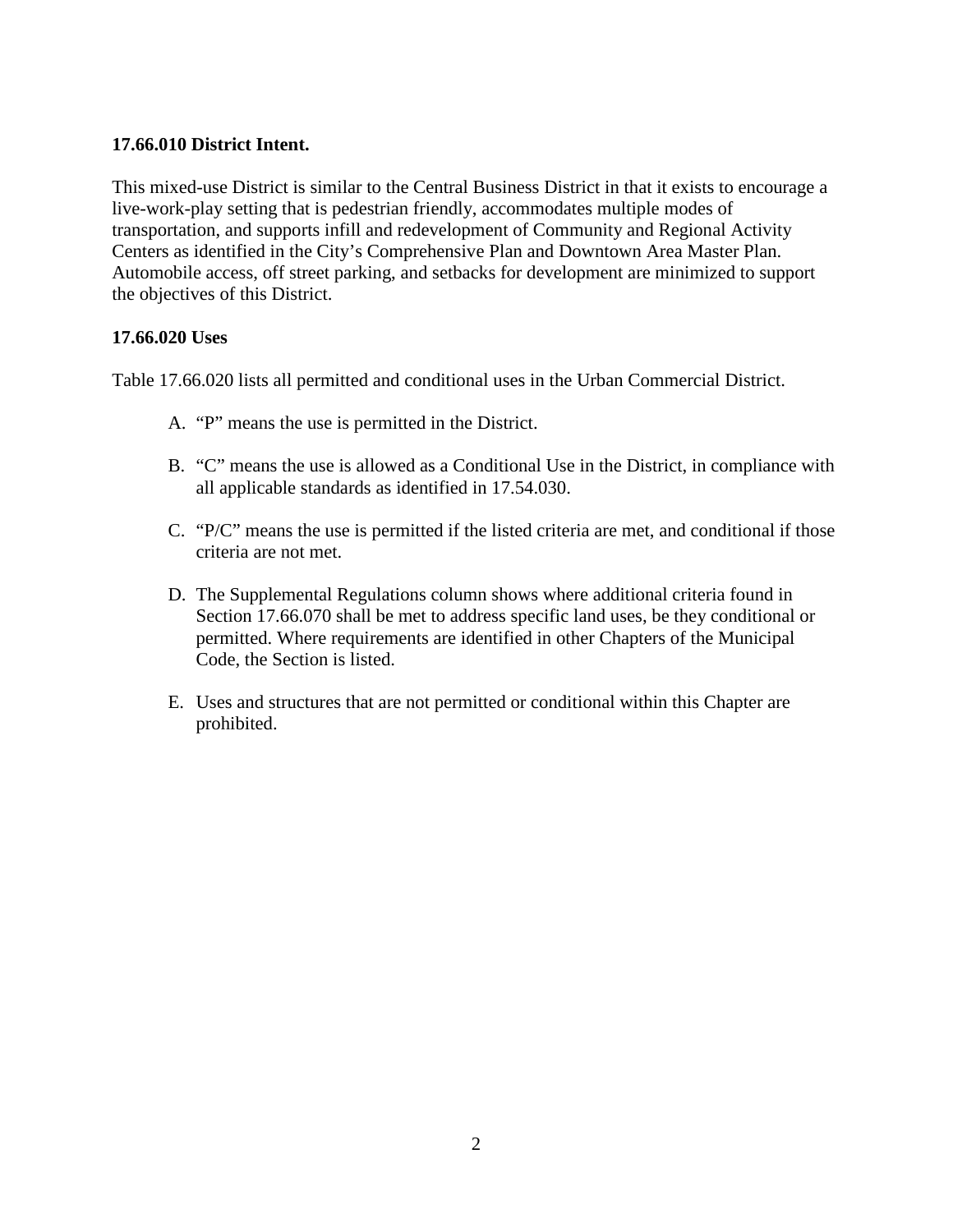#### Table 17.66.020

| <b>Use</b>                                                            | Permitted/         | <b>Supplemental</b>     |
|-----------------------------------------------------------------------|--------------------|-------------------------|
|                                                                       | <b>Conditional</b> | <b>Regulations</b>      |
| <b>Adult Day Care Center</b>                                          | $\overline{C}$     | 17.66.070.A             |
| Antique and Used Furniture                                            | $\overline{P}$     | 17.66.070.B             |
| <b>Artisan Distillers</b>                                             | $\overline{C}$     | 17.66.070.C             |
| Art Centers                                                           | ${\bf P}$          |                         |
| <b>Assisted Living Centers</b>                                        | $\overline{C}$     | 17.66.070.D             |
| Auto Service and Repair                                               | $\overline{C}$     | 17.66.070.E             |
| <b>Business and Vocational Schools</b>                                | $\overline{P}$     | 17.66.070.F             |
| <b>Business Service Establishments</b>                                | $\overline{P}$     | 17.66.070.G             |
| Carwashes                                                             | $\mathcal{C}$      | 17.66.070.H             |
| <b>Child Care Centers</b>                                             | $\mathcal{C}$      | 17.50.150               |
| Churches                                                              | $\mathbf P$        |                         |
| Civic Organizations, Clubs, and Lodges                                | $\mathbf P$        |                         |
| Colleges and Universities                                             | $\mathbf P$        |                         |
| Commercial, Job and Newspaper Printing                                | $\overline{P}$     |                         |
| Dwelling Units in Mixed - Use Buildings                               | $\overline{P}$     |                         |
| Dwelling Units, Multifamily                                           | $\overline{P}$     | 17.66.070.I             |
| Dwelling Units, Live-Work                                             | $\overline{P}$     |                         |
| Eating and Drinking Establishments, not including Drive-Throughs      | $\overline{P}$     |                         |
| Establishments offering repair services on items brought in by        | $\overline{P}$     |                         |
| customers, excluding automobiles                                      |                    |                         |
| <b>Financial Institutions</b>                                         | $\mathbf{P}$       | 17.66.070.J             |
| Fraternities, Sororities, and Denominational Student Headquarters     | $\mathcal{C}$      |                         |
| <b>Fueling Stations</b>                                               | $\mathcal{C}$      | 17.66.070.K             |
| <b>Group Homes</b>                                                    | $\mathcal{C}$      | 17.66.070.L             |
| Hospitals                                                             | $\overline{C}$     |                         |
| <b>Hotels and Motels</b>                                              | $\overline{P}$     |                         |
| Indoor Craft and Flea Market                                          | $\overline{P}$     | 17.66.070.M             |
| <b>Innovation Centers</b>                                             | $P/\overline{C}$   | 17.66.070.N             |
| Libraries                                                             | $\overline{P}$     |                         |
| Limited Production and Processing                                     | P/C                | 17.66.070.0             |
| Microbreweries                                                        | $\mathbf C$        | 17.66.070.P             |
| Microcell Wireless Communications Facilities on buildings as defined  | $\mathbf{P}$       |                         |
| in Section 17.50.400A                                                 |                    |                         |
| Microcell Wireless Communication Facilities on poles as defined in    | $\mathbf C$        |                         |
| Section 17.50.400B                                                    |                    |                         |
| <b>Missions</b>                                                       | $\mathbf C$        | 17.66.070.Q             |
| Mixed Use Development                                                 | $\overline{P}$     |                         |
| Offices, Studios, Clinics, and Laboratories                           | ${\bf P}$          |                         |
| Off-premises Signs                                                    | $\mathcal{C}$      | $17.50.080 - 17.50.100$ |
| On-premises Signs                                                     | ${\bf P}$          | $17.50.080 - 17.50.100$ |
| <b>On-sale Liquor Establishments</b>                                  | $\mathcal{C}$      | 5.12.030; 17.50.185     |
| Other Temporary, Seasonal, and Continuous Retail Businesses or        | $\mathbf{P}$       | 17.50.230 H-J           |
| <b>Structures</b>                                                     |                    |                         |
| Other uses and structures which are customarily accessory and clearly | $\, {\bf P}$       |                         |
| incidental to permitted uses                                          |                    |                         |
| Parking Garages, principal or accessory use                           | $\mathbf C$        | 17.66.060               |
| Parking Lots, principal use                                           | $\overline{C}$     | 17.66.060               |
| <b>Personal Service Establishments</b>                                | $\overline{P}$     |                         |
| Pet Stores                                                            | $\mathcal{C}$      | 17.66.070.R             |
| Planned Development Overlay                                           | $\overline{C}$     | 17.50.050               |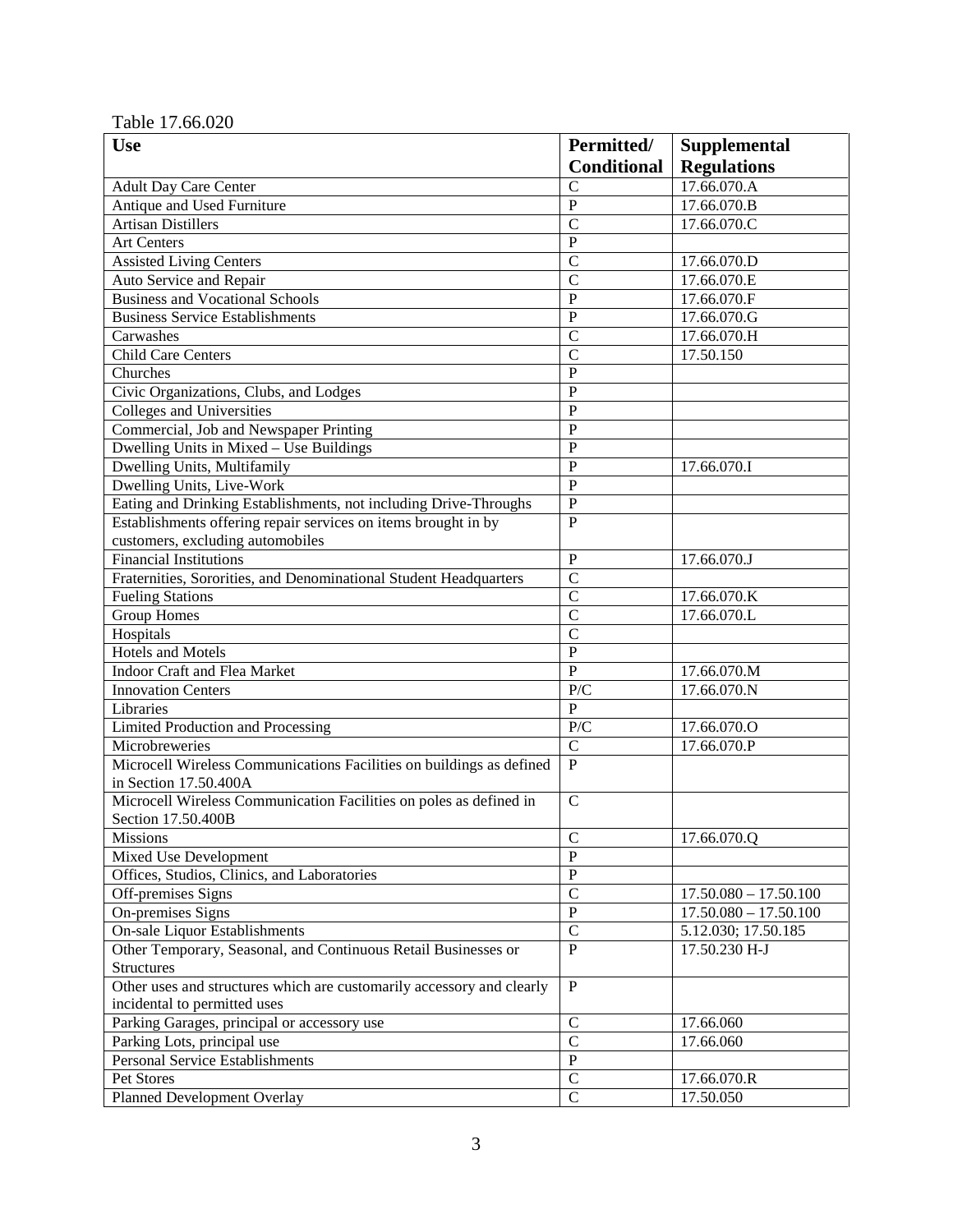| <b>Use</b>                                                | Permitted/<br><b>Conditional</b> | <b>Supplemental</b><br><b>Regulations</b> |
|-----------------------------------------------------------|----------------------------------|-------------------------------------------|
| Public Buildings and Grounds                              |                                  |                                           |
| Radio, television, and cellular communication station and |                                  | 17.50.400                                 |
| transmission towers                                       |                                  |                                           |
| Retail stores, sales, and display rooms and shops         |                                  | 17.66.070.S                               |
| Sign contractor shop                                      |                                  | 17.66.070.T                               |
| Utility substations                                       |                                  |                                           |
| Veterinary establishments                                 | $\curvearrowright$               | 17.66.070.U                               |
| Wineries                                                  | C                                | 17.66.070.V                               |

#### **17.66.030 Applicability.**

In order to fulfill the District intent of a pedestrian friendly built environment, and to support infill and redevelopment within this District, the regulations within this Chapter are applicable as follows upon the adoption of this ordinance [DATE]:

- A. **Uses**. Any new use or change in use following the adoption date of this ordinance requires conformance with Table 17.66.020 and any supplemental regulations.
- B. **New construction**. All structures erected following the adoption date of this ordinance shall be subject to the regulations of this Chapter.

#### C. **Existing structures**.

1. Expansion: The Area Regulations and Development Standards within this Chapter shall apply to cumulative expansion greater than 40 percent of the square foot gross floor area of a building as of the adoption date of this ordinance on [DATE]. In this District, Section 12.08.050 of the Rapid City Municipal Code, Sidewalks, shall apply to building expansion greater than 40 percent of the building square footage as of the adoption date of this ordinance.

2. Change in use: Within this District a change in use of an existing structure does not require conformance with the Area Regulations and Development Standards of this Chapter with the following exception; in this District, a change in use from commercial to residential use requires conformance with the parking requirements in Section 17.66.060 (B).

3. Façade alterations: Where a building permit is required to alter a street-facing facade, removal or change in material of 40 percent or more of the square footage of a street-facing façade requires compliance with Section 17.66.060A.1-4 for all street-facing facades. Alterations that are limited to replacing siding material only are exempt from this section.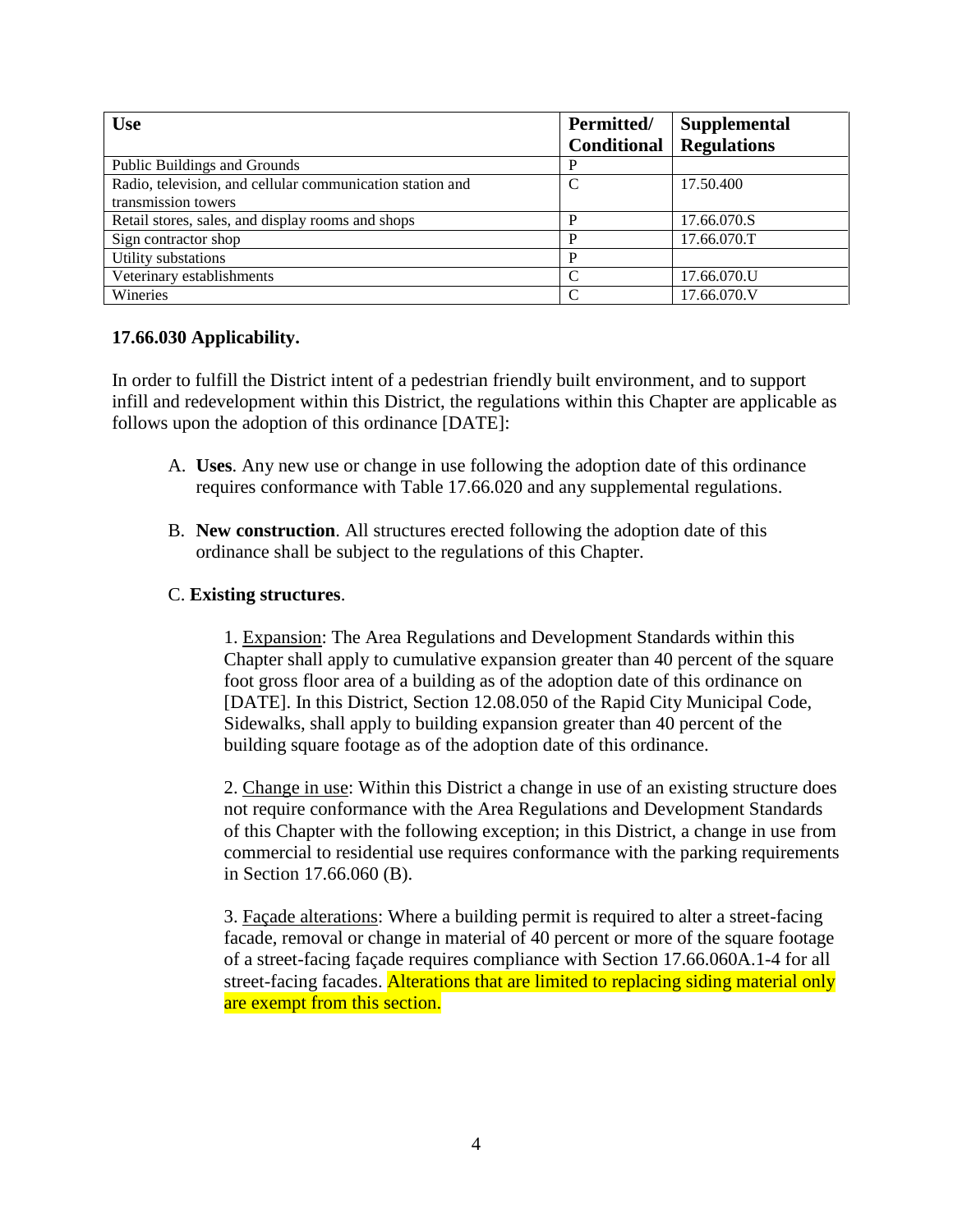### **17.66.040 Exemptions.**

Contributing properties in historic districts and structures listed individually on the State or National Register of Historic Places are exempt from exterior building alterations otherwise required in this Chapter where those exterior alterations would damage, destroy, or encroach upon Historic Property.

#### **17.66.050 Area Regulations.**

The following regulations shall apply to all uses permitted in this District:

A. **Height**. The maximum height of any structure is eight (8) stories or one hundred feet at the finished roof line, whichever is higher. One story buildings constructed after the adoption of this ordinance shall have a minimum height of fifteen feet.

#### B. **Graduated Height Setbacks.**

- 1. Buildings not located on Pedestrian Oriented Streets: Graduated height setbacks are required for new buildings greater than three (3) stories. Above the third story, the setback shall be 20 feet from the property line.
- 2. Building located on Pedestrian Oriented Streets: Graduated height setbacks are required for new buildings greater than five (5) stories. Above the fifth story, the setback shall be 20 feet from the property line.
- C. The building height of new construction, and alterations to the height of existing buildings, may be subject to historic review as required by the Rapid City Municipal Code and state law, including RCMC 17.54.080 and SDCL 1-19A-11.1.
- D. **Setbacks.** Buildings shall be set back a minimum of zero (0) feet and a maximum of ten (10) feet from the front property line. A corner lot shall accommodate sight triangles in accordance with RCMC 17.50.335. Setbacks shall be measured from the building face, covered portion of an entryway, alcove, roof overhang, balcony, column, or edge of a seating area or other public space that is permanently fenced or covered. Exceptions may be granted by the Community Development Director where a larger setback provides public space, outdoor cafes, or other amenity that meets the intent of the District. There is no minimum side or rear yard setback.
- E. **Maximum Lot Coverage.** Maximum lot coverage shall be 90 percent.

#### **17.66.060 Development Standards.**

To fulfill the District Intent and support the vision of the City's Comprehensive Plan and Downtown Area Master Plan, the following Development Standards shall apply: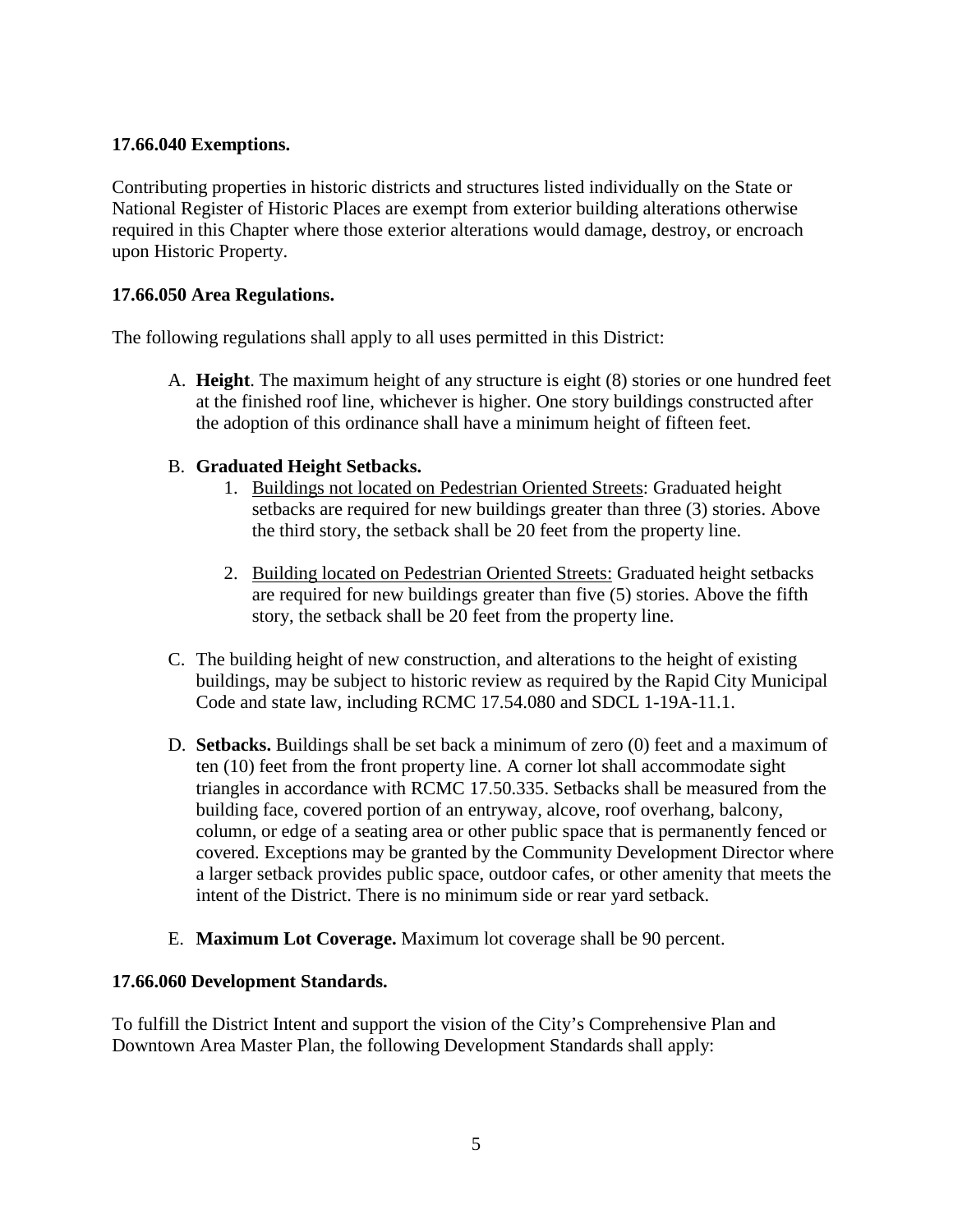- A. **Pedestrian Oriented Development.** To ensure that all new development in the District is pedestrian and bicycle friendly while encouraging creativity and allowing a wide range of choice, the following standards shall be met:
	- 1. Ground Floor Windows: Blank walls on the ground level of buildings are limited in the District in order to connect activities occurring within a structure to the adjacent sidewalk area, encourage surveillance of the street, and avoid a monotonous pedestrian environment. Street-facing facades on the ground level of buildings shall meet the following standards:
		- a.The required amount of ground floor window area shall be 45 percent or more of the wall area measured between two (2) and eight (8) feet in height above the finished grade. The windows shall be transparent.
		- b. On lots with more than one street frontage, the standard shall be met on the frontage of the street that has the highest classification to the Rapid City Major Street Plan. If two or more streets have the same classification as per the Infrastructure Design Criteria Manual, the applicant may choose on which street to meet the standard in subsection a.
	- 2. Building Face Variation: The setback and/or materials of street-facing building facade shall vary substantially every 50 feet. Change in material color is not considered a substantial change. The same material used in a different pattern is not considered a substantial change. Columns, pilasters, or other building articulation constituting a substantial change shall be greater than 12 inches in depth to be considered a substantial change.
	- 3. Location of the Main Entrance: The main entrance shall face the street lot line. Where there is more than one street lot line, the entrance may face either street lot line or the corner.
	- 4. Lighting: Four (4) or more fixtures of downtown, pedestrian–scale lighting shall be provided on the primary building frontage or front yard per each 50 feet of building frontage. On a corner lot, all yards that abut a street may be used to meet this standard. Fixtures shall be adequately spaced to create even light distribution.
	- 5. Other Pedestrian Elements: Two of the following additional pedestrian elements shall be provided on the parcel on the primary building frontage or front yard. On a corner lot, all yards that abut a street may be used to meet these standards:
		- a. Ground floor windows of 66 percent or greater on the street-facing first floor of building face.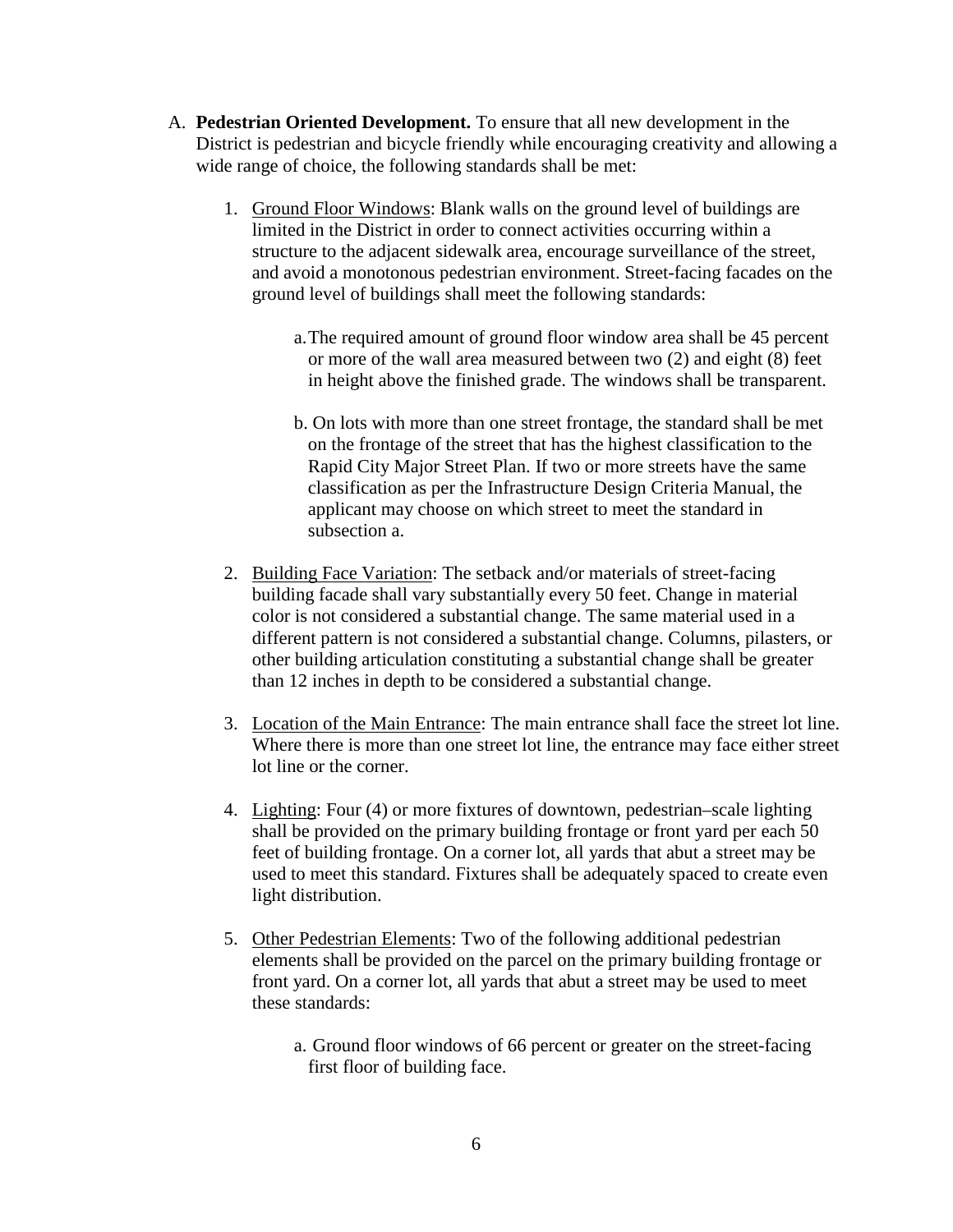- b.Secured bench/es or café table/s with chairs, accessible from the public right-of-way per each 50 feet of building frontage.
- c. One (1) bike rack per 50 feet of building frontage.
- d.On a development that extends an entire block face, a publicly accessible, well-lit interior or exterior passageway that grants access through the block.
- e.Two (2) street trees. This option may be located in public right of way instead of private property if approved by the City.
- f. 12 square horizontal feet of irrigated planter boxes or hanging baskets per 50 feet of building frontage.
- g. 20 square feet of vertical trellised wall area with adequate irrigated planting area to support plant coverage of the trellis per 50 feet of building frontage.
- h.Other art or design elements approved for alternative compliance by the Community Development Director.
- **B. Parking.** To ensure a well distributed long term supply of parking that is compatible with the intent of this District, the following standards shall apply:
	- 1. Off-Street Parking. The following off-street parking requirements in the Urban Commercial District shall apply:
		- a. New construction of multi-unit residential dwellings shall provide parking based on the number and size of total units using the following calculation: one (1) space per one (1) bedroom, plus an additional 0.5 spaces for each additional bedroom. Studio apartments shall provide 0.75 spaces per unit.
		- b. Converting an existing structure of non-residential use to a residential use shall require 0.5 spaces per unit.
		- c.All non-residential uses shall provide (2) spaces per 1,000 square feet of gross floor area.
		- d. For all uses, a reduction of one (1) required space may be allowed for every five (5) secured bicycle parking spaces, up to a total reduction of two (2) parking spaces, or 10 percent of the total parking requirement, whichever is greater.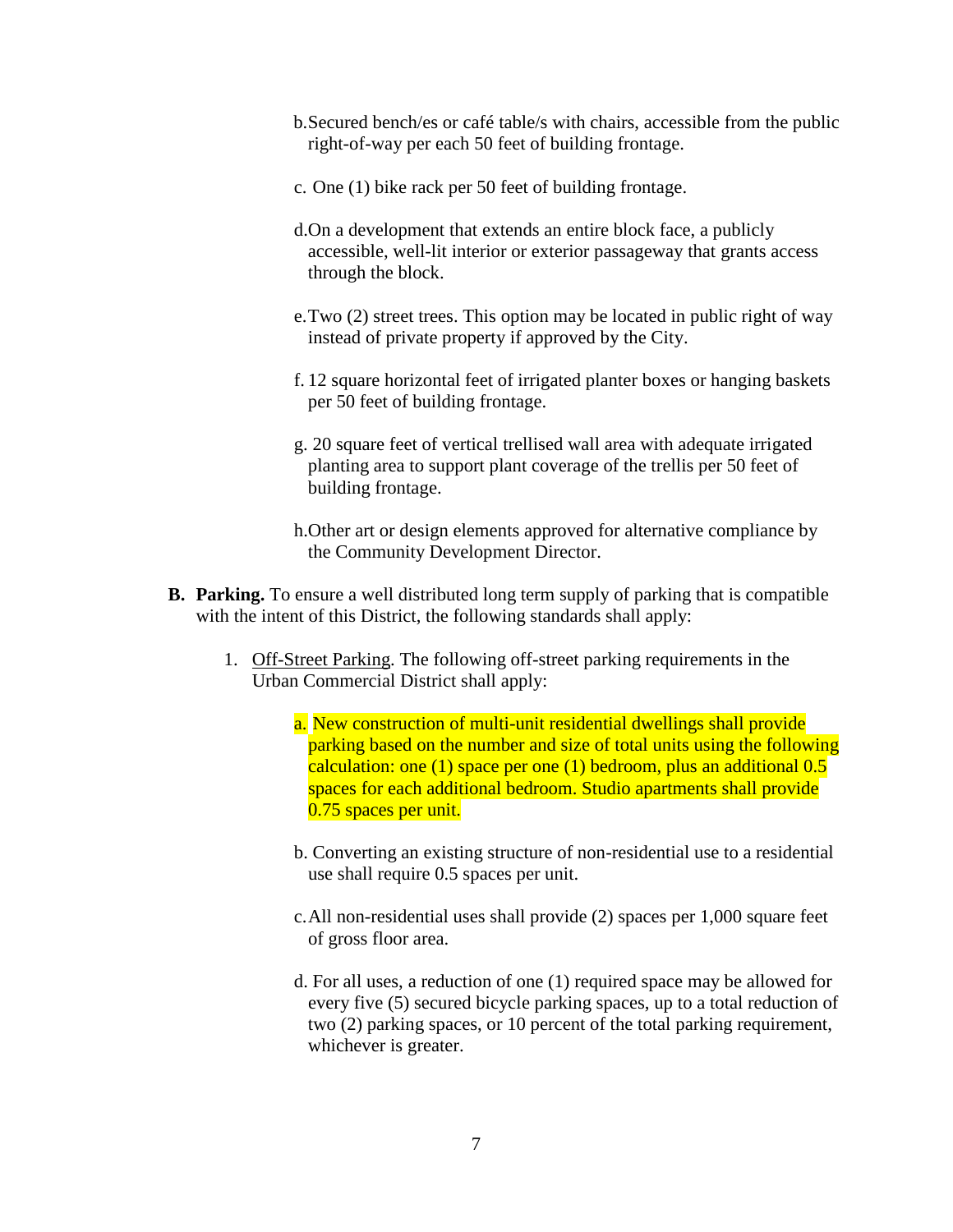- e. The on-street parking spaces located adjacent to a development may be counted towards the parking requirement. These on-street parking spaces are not granted for exclusive use by the development.
- 2. Surface parking lot design. When surface parking is provided on site the following development standards shall apply:
	- a.Parking lots shall be located to the rear of the primary building.
	- b.Parking lots may be located to the side of the primary building upon approval of the Community Development Director when a demonstrated hardship exists.
	- c.No more than 25 percent of any individual lot frontage may consist of parking lot.
	- d.Parking lots along a primary street frontage, a Pedestrian Oriented Street, and parking lots facing Low Density Residential District zoned parcels shall be buffered with landscaping consisting of a combination of solid (walls) and permeable (plantings) materials to provide a filtered screen and physical separation.
	- e. Rear or alley loading and delivery access is required. In the case of demonstrated hardship, alternative compliance may be approved by the Community Development Director.
- 3. Parking garage design.
	- a.The design of a parking structure shall minimize large expanses of blank walls and horizontal banding of the structure. The design should balance solids (walls) to voids (openings) to mimic the facades of adjacent structures.
	- b. Automobile access shall be from the side streets and alleys, not the primary block face.
	- c. The functions of the parking garage, including ramps and ticketing, shall be located within the structure and not visible from the street.
- **C. Landscaping.** To allow for an urban development intensity and adaptive reuse, while ensuring an appealing downtown environment, the following standards shall be met:
	- 1. The required amount of landscaping shall be in accordance with Section 17.50.300 with the following deviations: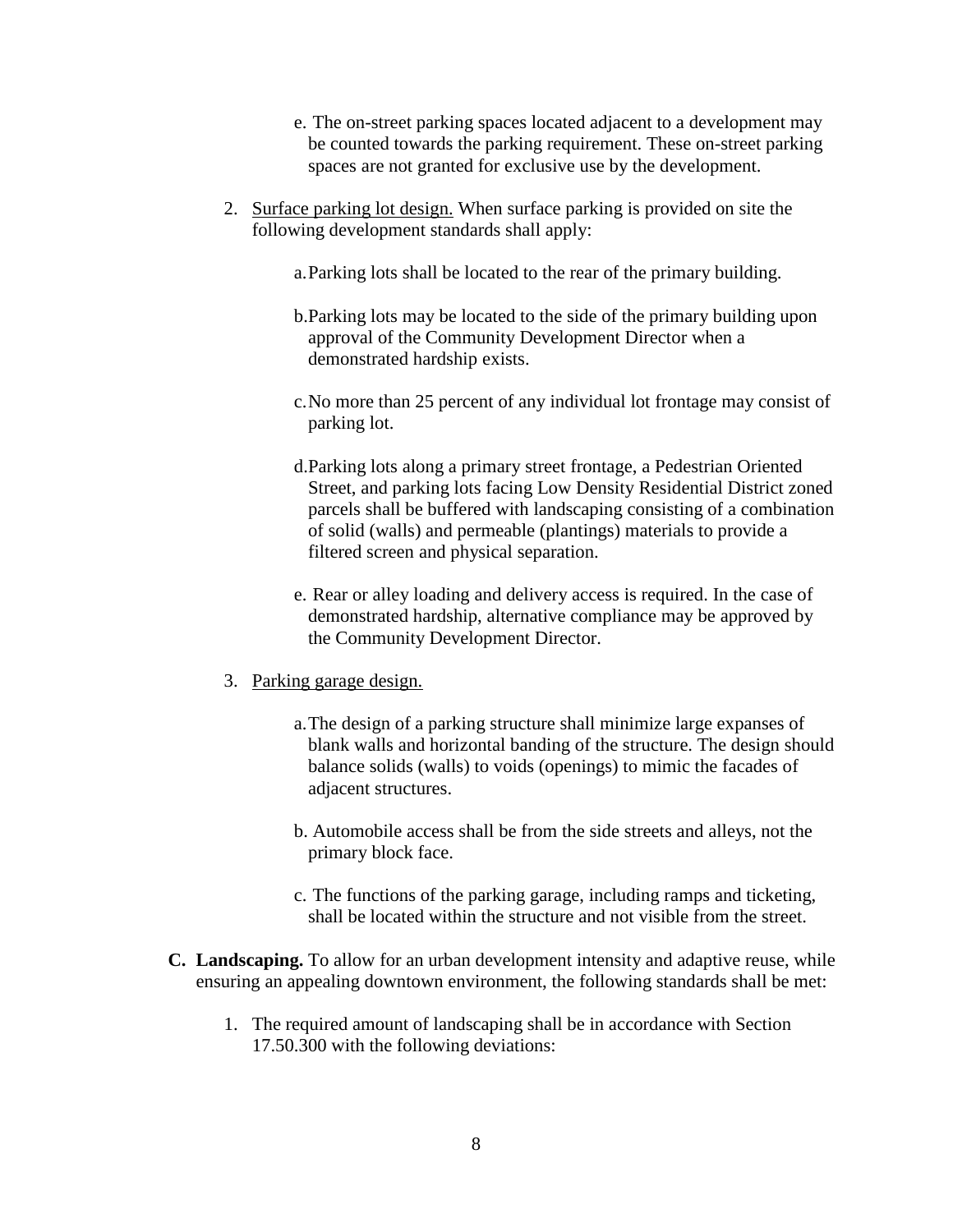- a. Urban landscaping elements of the Pedestrian Elements in Section 17.66.060.A above may be counted toward the landscaping requirement.
- b. Landscaped buffers for parking lots and outdoor storage may be counted toward the landscaping requirement.
- c. For new construction or expansion of an existing building, in the case of demonstrated hardship, the Community Development Director may approve alternative compliance for all or a portion of the landscaping requirement through the provision of non-irrigated planters, hanging baskets, or similar landscape design items.
- d. Existing street trees and nodes located within the right of way adjacent to development may be counted towards landscaping requirements.
- e.On existing buildings, vegetation may encroach on the sidewalk so long as a five (5) foot pedestrian clearance zone is maintained.
- **D. Signage.** In order to allow for attractive and creative signage that advertises a variety of tenants and is oriented toward the street, the signage regulations in Sections 17.50.080 to 17.50.100 shall apply.
- **E. Screening.** Dumpsters shall not occupy the front yard area. Dumpsters shall be located at least ten (10) feet from the side yard and screened with a minimum six (6) foot high opaque fence or wall. Chain link fencing is not permitted. These requirements may be waived by the Community Development Director in cases of demonstrated hardship.
- **F. Storage.** Where supplemental regulations for specific uses prohibit outdoor storage, the standards for outdoor storage noted in this Section shall not apply. In all other cases, the following standards shall apply to storage:
	- 1. Outdoor storage shall be allowed as an accessory use only, and shall be limited to a maximum of 10 percent of the lot area.
	- 2. In order to support the intent of this District related to Pedestrian Oriented Development, indoor storage facing Pedestrian Oriented Streets shall not obstruct or be located adjacent to the transparency requirements as identified in Section 17.66.060.A.1.
	- 3. Outdoor storage shall be located to the rear of the building.
	- 4. Outdoor storage areas shall be paved and shall be enclosed by a minimum 6 foot high opaque fence or wall. Stored items shall not be stacked above the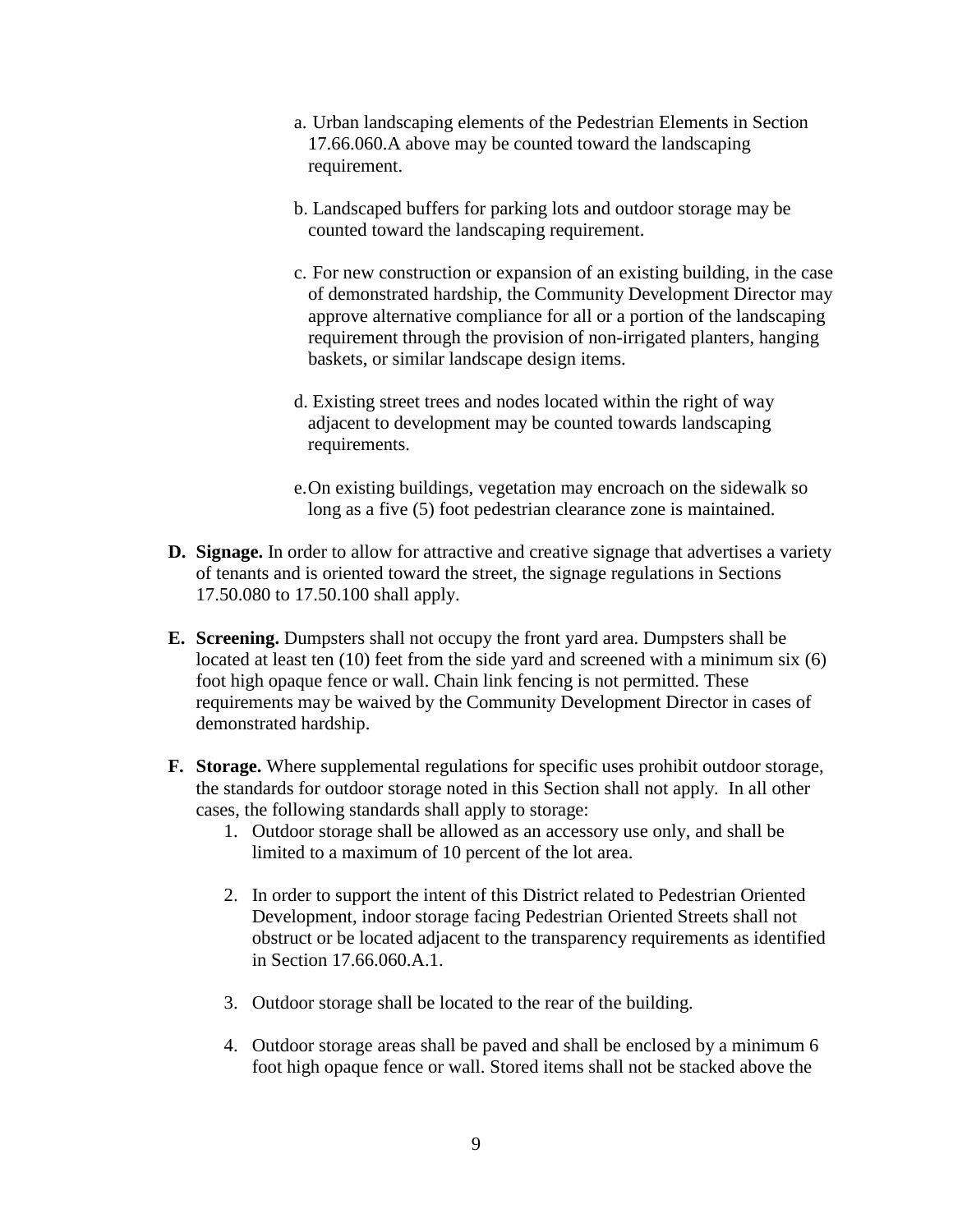height of the fence or wall. Non-stacked items that exceed the fence height (such as vehicles, equipment, or large components) are allowed.

**17.66.070 Supplemental Regulations.** Supplemental regulations are established to address the unique characteristics of certain land uses. The standards and conditions listed for uses in this Chapter are applicable to uses as specified by Table 17.66.020 in Section 17.66.020. All conditional uses shall comply with the regulations in 17.54.030.

*A. Adult Day Care Center.* Uses of this nature are subject to, but not limited to, the following for conditional use approval:

- 1. Proximity to an arterial street;
- 2. Proximity to recreation facilities;
- 3. Traffic generated by the center;
- 4. Hours of operation of the center;
- 5. Existing or potential levels of air and noise pollution in the area;
- 6. Access from the center to adjacent areas which are used for commercial and industrial purposes;
- 7. Appropriateness of outdoor recreation areas. If outdoor recreational areas are permitted, fencing shall not be less than 42 inches in height; and
- 8. Type of vehicular traffic common to the area.

*B. Antique and Used Furniture.* Uses of this nature are subject to the following requirements:

- 1. No permanent outside storage or display of merchandise is allowed; and
- 2. Any non-permanent display of merchandise is allowed on sidewalks that are at least 15 feet wide. The display items shall leave a five (5) foot pedestrian clearance zone.

*C. Artisan Distillers:* Uses of this nature are subject to the following for conditional use approval:

1. In addition to the distiller's license required by SDCL 35-13-2 the distiller shall obtain the appropriate city-issued retail liquor license if it intends to sell its product directly to the public; and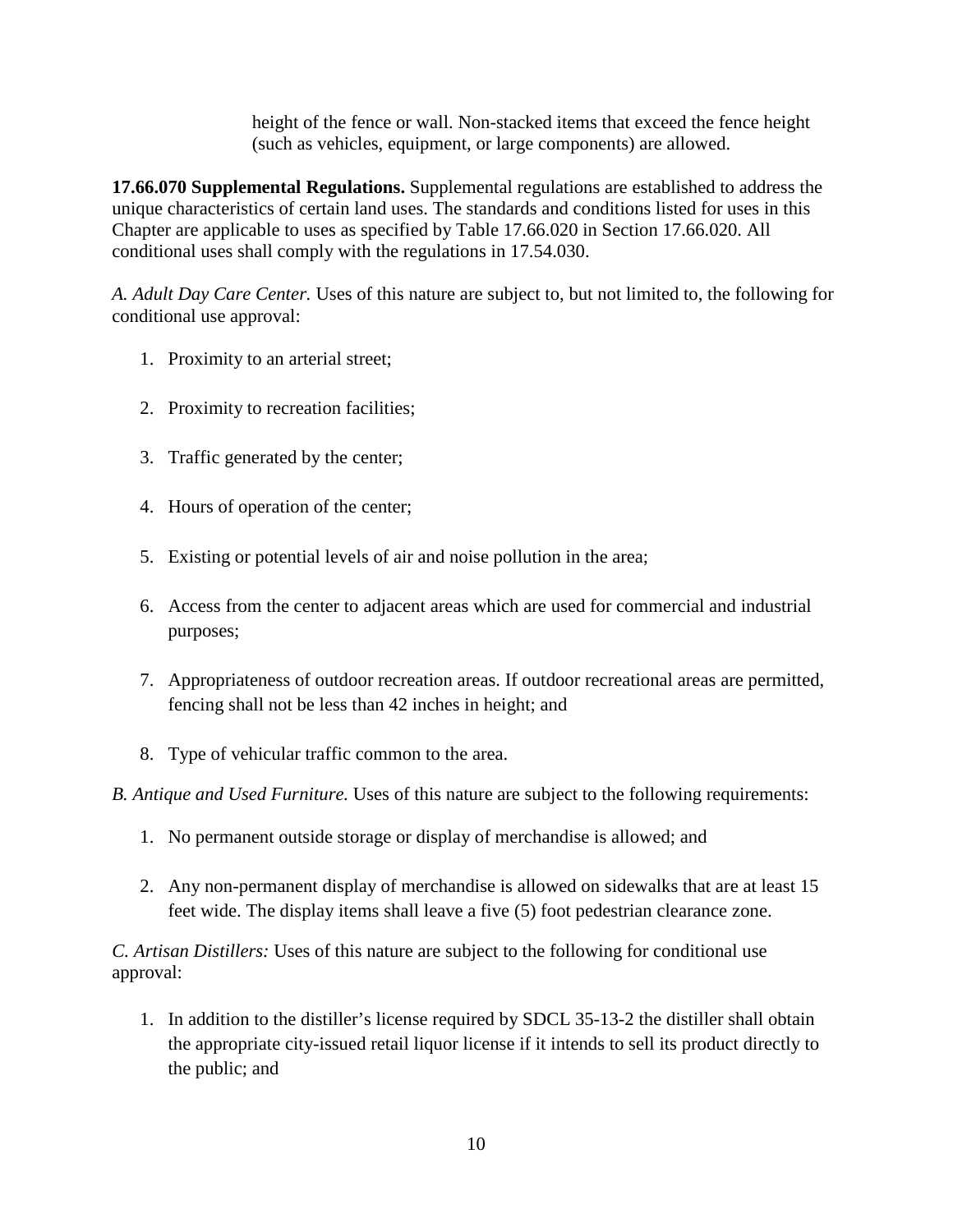2. Accessory uses to a distillery specifically include, but are not necessarily limited to, the selling of food, operation of a restaurant, and/or selling of products associated with the distillery or manufacture of alcoholic beverages.

*D. Assisted Living Centers.* Uses of this nature are subject to the following for conditional use approval:

- 1. A lot area of not less than 5,000 square feet plus an additional 1,500 square feet for each assisted living suite or room. For those structures which provide all required off street parking within the main structure, the lot area required may be reduced to 280 square feet per unit; and
- 2. There shall be usable open space provided for each suite/room of not less than 170 square feet. Open space does not include drives, parking, and service areas. Not more than 50 percent of the open space requirement shall be met with common interior spaces limited to community rooms, central dining areas, and craft rooms.

*E. Auto Service and Repair.* Uses of this nature are subject to the following for conditional use approval:

- 1. Auto sales are prohibited;
- 2. All body and/or mechanical work shall be completed within an enclosed area;
- 3. All inoperable vehicles shall be stored within a building or within a side rear yard which is screened with an opaque fence at least 6 feet height;
- 4. The number of inoperable vehicles stored within a screened yard shall not exceed 1 per 400 square feet of building floor area used for vehicle repair;
- 5. Building form that is compatible with the District; and
- 6. Appropriate landscaping and screening is provided.

*F. Business and Vocational Schools.* Uses of this nature are subject to the following requirements:

1. Any toxic, explosive, flammable, corrosive, etiologic, radioactive or other restricted material shall be stored, used and disposed of in accordance with all applicable building, fire, and safety codes; and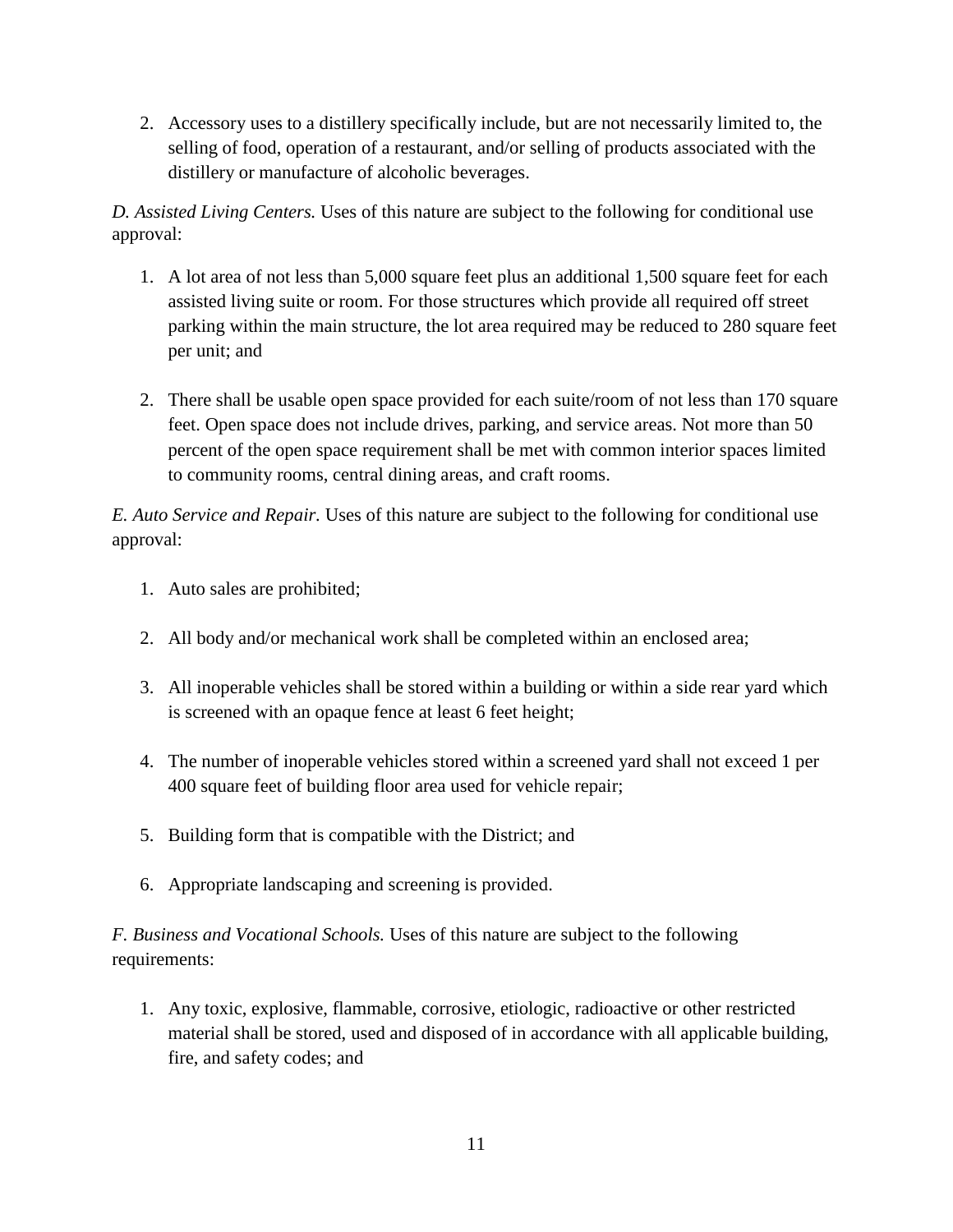2. The programming shall not generate any offensive noise, odor, vibration, smoke, dust, blast, or heat noticeable beyond the premises.

*G. Business Service Establishments.* Uses of this nature are subject to the following requirements:

1. Such uses may not produce noise, odor, vibration, smoke, dust, blast, heat, or traffic that would be incompatible with the intent of the District.

*H. Carwashes.* Uses of this nature are subject to the following for conditional use approval:

- 1. Adequate egress and ingress;
- 2. Appropriate landscaping and screening; and
- 3. Appropriate drainage plan.

*I. Dwelling Units, Multifamily.* Uses of this nature are subject to the following requirements:

- 1. Multifamily dwelling units located along Pedestrian Oriented Streets shall be designed to enhance both the pedestrian experience and the livability of dwellings. They shall deliver active ground floor uses and encourage interaction at the street edge through means such as:
	- a. Modulating facades to express individual ground floor residences;
	- b. Set back frontages to create usable transition space between the street and the dwelling;
	- c. Raise the residential floor level;
	- d. Define setbacks with landscaping that augment privacy and create visual connection to the sidewalk; and
	- e. Shared activity or amenity areas such as leasing offices, fitness clubs, game rooms, or similar areas shall be located on street facing first floor areas.
- *J. Financial Institutions:* Uses of this nature are subject to the following requirements:
	- 1. All drive through stations shall be located behind the structure; and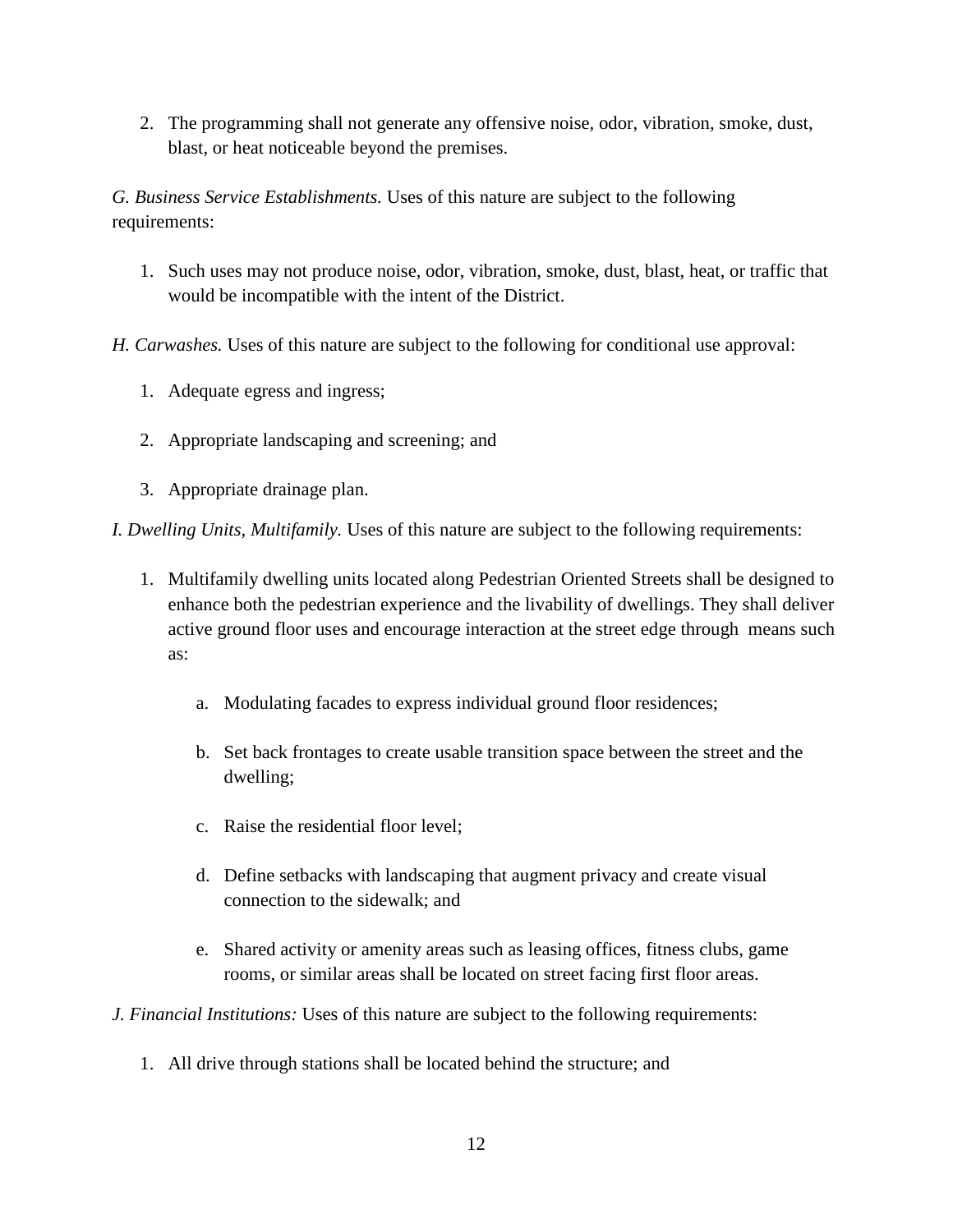2. Curb cuts over pedestrian streets will be minimized.

*K. Fueling Stations.* Uses of this nature are subject to the following for conditional use approval:

- 1. Building form that is compatible with the District;
- 2. Appropriate landscaping and screening; and
- 3. Traffic circulation that balances the needs of vehicles and pedestrians.

*L. Group Homes.* Uses of this nature are subject to the following for conditional use approval:

- 1. Provide a detailed program and services plan at time of application;
- 2. Shall meet fire, building, and health requirements;
- 3. The Council may or may not wish to add the following conditions:
	- a. Standard hours of operation;
	- b. Type and extent of the supervision to be provided;
	- c. Services and programs to be provided;
	- d. Number of persons;
	- e. Proximity to other group homes; and/or
	- f. Any significant modification in the program and services plan will require a new application

*M. Indoor Craft and Flea Market, including used or secondhand merchandise sales.* Uses of this nature are subject to the following:

- 1. No permanent outside storage or display of merchandise is allowed; and
- *2.* Any non-permanent display of merchandise is allowed on sidewalks that are at least 15 feet wide. The display items shall leave a five (5) foot pedestrian clearance zone.

*N. Innovation Centers:* Uses of this nature are Permitted Uses if criteria 1-4 are met. Uses of this nature are Conditional Uses if any of criteria 1-4 are not met.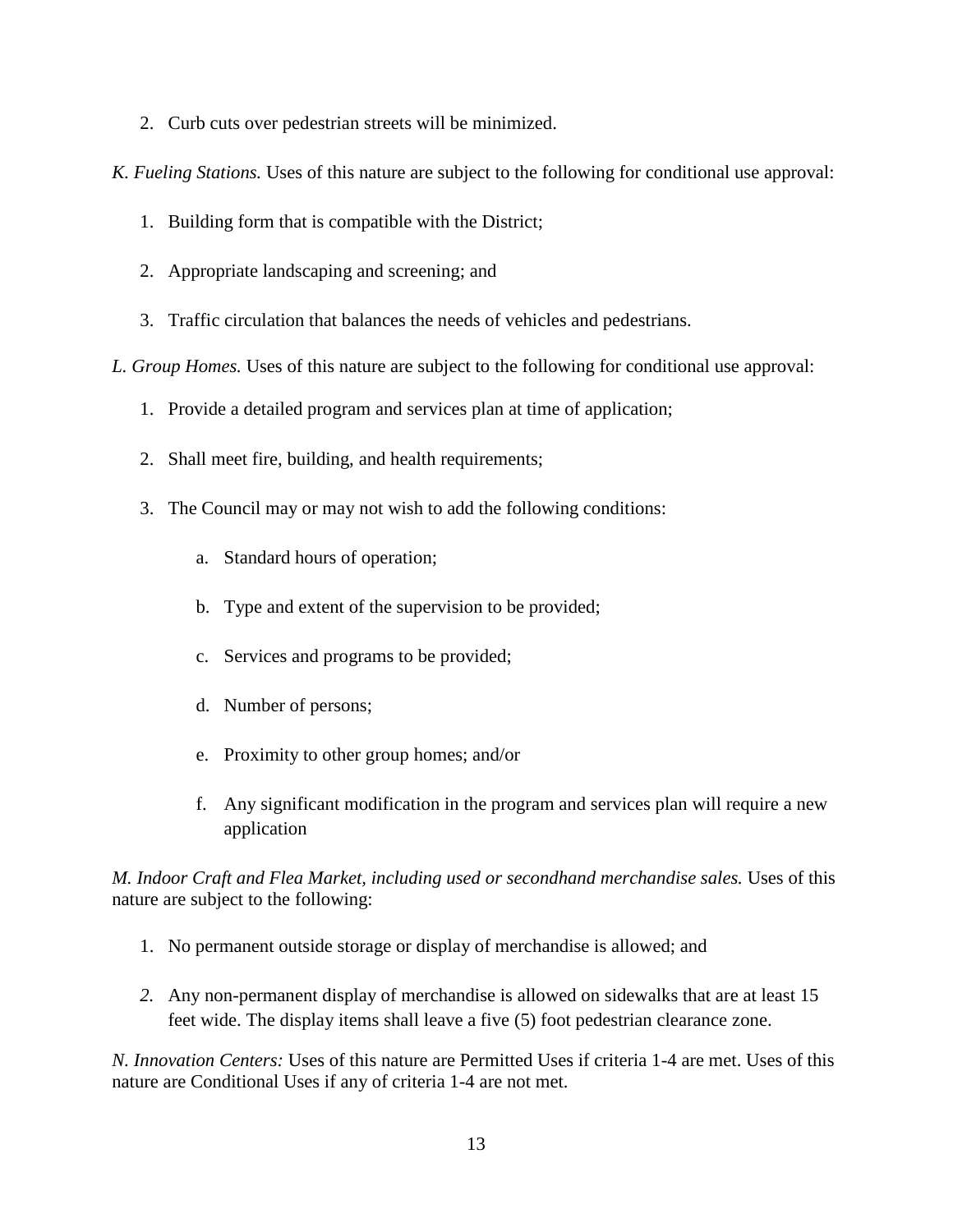- 1. Innovation Center facilities are compatible with a mixed use, pedestrian-oriented environment and are no greater than 50,000 square feet in size.
- 2. Any toxic explosive, flammable, corrosive, etiologic, radioactive or other restricted material is stored, used and disposed of in accordance with all applicable building fire, and safety codes and is conducted within an enclosed structure.
- 3. The effects of noise, odor, smoke, dust, vibration, heat, and air and water pollution are controlled through the use of clarifiers, screening, setbacks, orientation or other mitigation techniques as approved by the Community Development Director.
- 4. Adequate loading/unloading zones are provided as per the parking requirements of this Section.

*O. Limited Production and Processing:* Uses of this nature are Permitted Uses if criteria 1-4 are met. Uses of this nature are Conditional Uses if any of criteria 1-5 are not met:

- 1. Wholesale or production uses are accompanied with retail trade or other public interaction/activity such as gallery and display areas, classes, etc. that support district activity.
- 2. Any toxic explosive, flammable, corrosive, etiologic, radioactive or other restricted material is stored, used and disposed of in accordance with all applicable building fire, and safety codes.
- 3. The effects of noise, odor, smoke, dust, vibration, heat, and air and water pollution are controlled through the use of clarifiers, screening, setbacks, orientation or other mitigation technique as approved by the Community Development Director.
- 4. Facility size is no greater than 15,000 square feet.
- 5. Adequate loading/unloading zones are provided as per the parking requirements of this Section.

*P. Microbreweries.* Establishments which manufacture malt beverages in an amount less than the yearly maximum allowed in SDCL Chapter 35 are subject to the following for conditional use approval:

1. In addition to the malt beverage manufacturer's license required by SDCL 35-4-2 (14), the operator of a microbrewery shall obtain the appropriate city-issued retail liquor license if it intends to sell its product directly to the public; and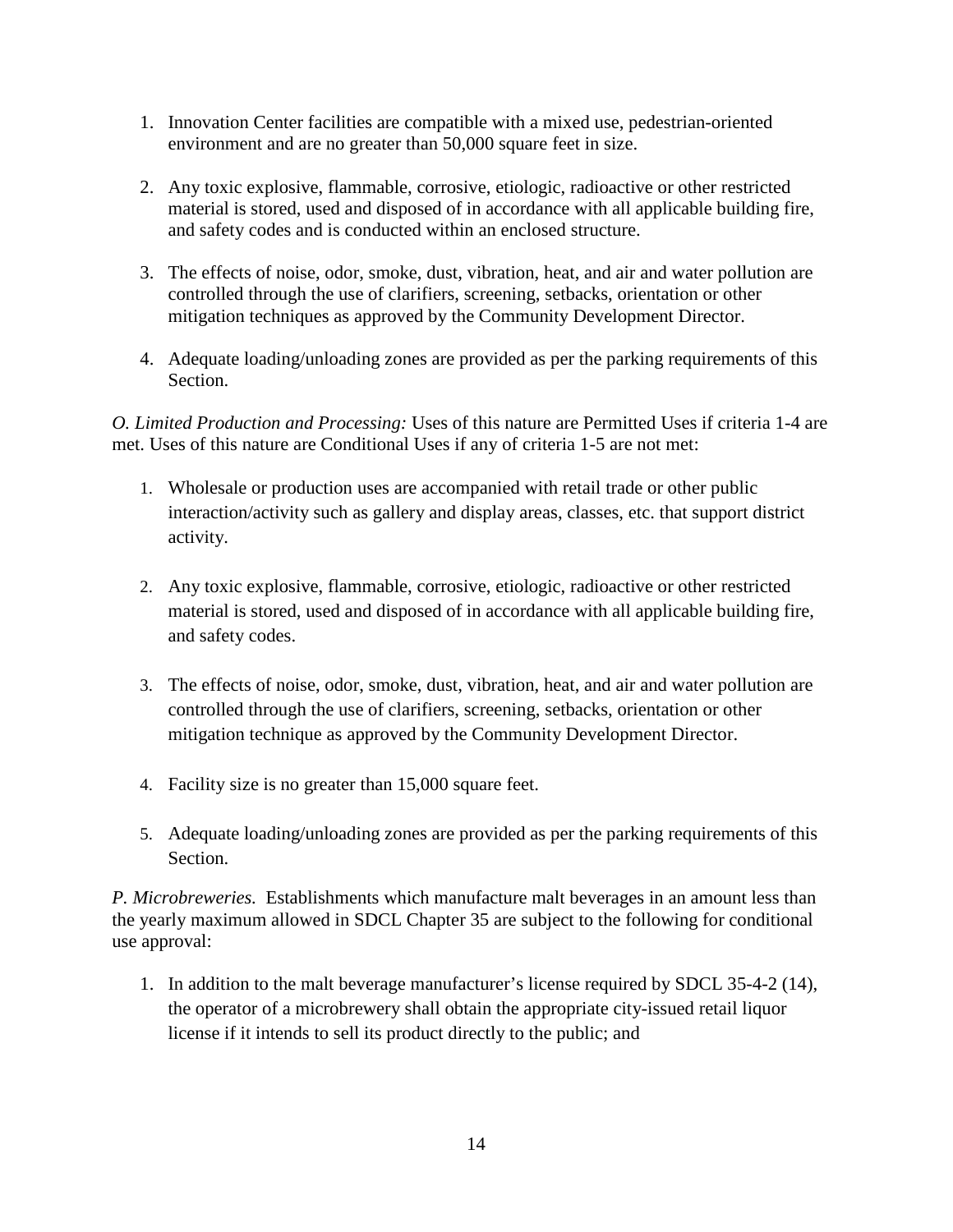2. Accessory uses to a microbrewery specifically include, but are not necessarily limited to, the selling of food operation of a restaurant, and/or selling of products associated with the microbrewery or manufacture of beer.

*Q. Missions.* Missions and uses of this nature are subject to the following for conditional use approval:

- 1. Shall provide a detailed program and services plan at time of application including but not limited to hours of operation, and type and extent of supervision;
- 2. Shall meet fire, building, and health requirements;
- 3. Any significant modification in the program and services plan shall require a new application; and
- 4. Outdoor firewood storage and sales are permitted only as an accessory use once authorized by the City Council.

*R. Pet Stores.* Uses of this nature are subject to the following for conditional use approval:

- 1. The pet store shall be located within a sound proof, climate controlled building;
- 2. Veterinary care shall be provided pursuant to local and state requirements;
- 3. Boarding shall not be allowed unless approved by the Planning Commission;
- 4. A waste disposal plan shall be provided for review and approval; and
- 5. A kenneling license shall be obtained.

*S. Retail stores, sales, and display rooms and shops.* Uses of this nature are subject to the following requirement:

1. The use shall not produce noise, odor, dust, vibration, blast, or traffic that would be incompatible with the intent of the District.

*T. Sign contractor shop.* Uses of this nature are subject to the following requirement:

1. All outdoor storage shall be screened by a 6-foot high opaque fence.

*U. Veterinary establishments.* Uses of this nature are subject to the following for conditional use approval: